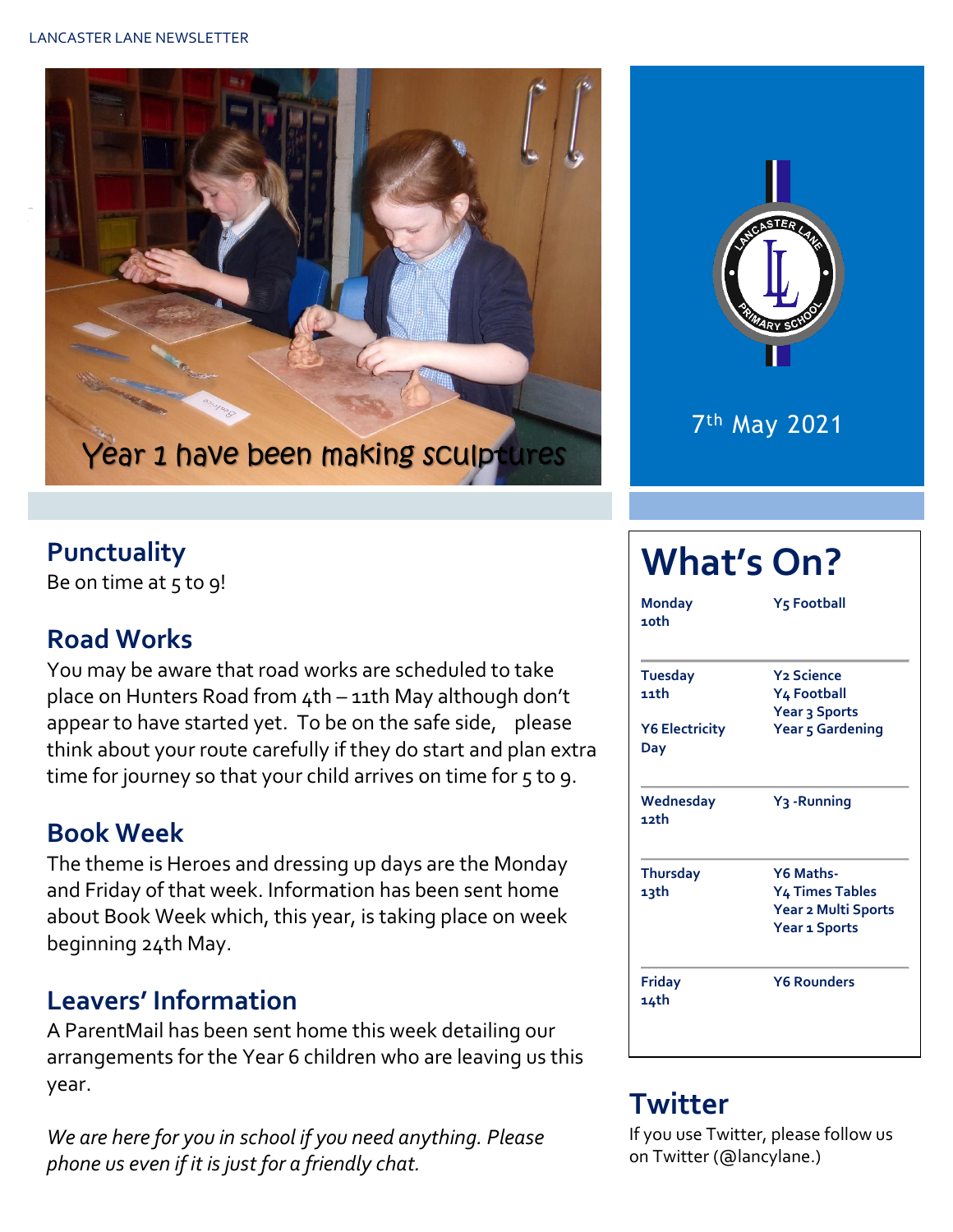## **Breakfast Club Stoppers After School Club**

This week at Breakfast Club the children have been enjoying the outside area.

## **Stoppers After School Club**

This week at Stoppers the children have been sorting through the Pokemon cards.

You can book your child into one off sessions for both Breakfast Club and Stoppers After School Club (fee paying).

### **Induction Meeting for new Reception Parents**

This year, we are producing a video to replace the induction meeting as it isn't possible to invite parents into school at this time. The video will go live from Wednesday, 19th May when the induction meeting would have been held. Miss Watson, Mrs Hankin or I will be delighted to give parents a tour of the school after 3.30pm should you wish to see your child's classroom and the wider school setting. Please phone the school office on 01772 433641 and the office staff will make an appointment for you. Please return your packs back to school as soon as possible.

## **School Councillors**

Our new school councillors for this term are: Mason and Eleanor in Y1, Max and Isla in Y2, Bella and Dexter in Y3, Emily and William in Y<sub>4</sub>, Isla and Finley in Y<sub>5</sub> and Annabel, Cameron, Zack and Michael in Y6.

## **INSET Days**

Dates for your diary: half term is week beginning May 31st and there are two INSET days for staff training on Monday, 7th June and Tuesday, 8th June. School will re-open for children on Wednesday, 9th June.

## **And finally ….**.

Be the change you wish to see in the world.